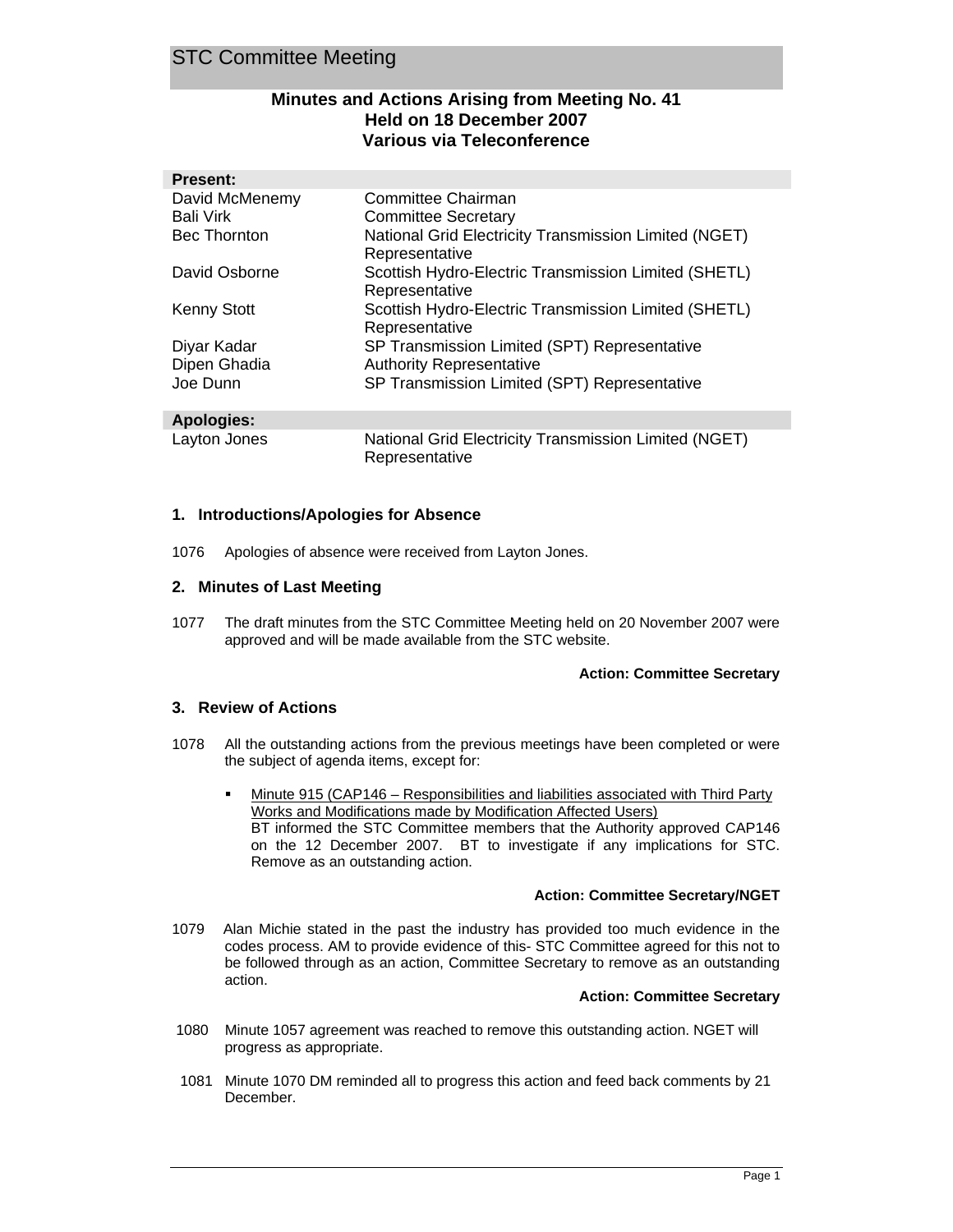## **4. New Amendment Proposals**

- 1082 CA029 (Exchange of Data amongst Relevant Parties to enable NGET to fulfil obligations under PC.A.8 of the Grid Code) DK raised concerns regarding the provision of such data between the TO and User at present. It was considered that after speaking to the Design Team in SPT sufficient information was already available to support NGET, as SO, in meeting such requests from a User. SPT would therefore like the opportunity to discuss this potential amendment at the January 2008 JPC meeting, before it is submitted to the STC Committee as an Amendment Proposal. The Proposer agreed to withdraw this Proposal from today's meeting. Comments on the content were requested.
- 1083 BT to speak to John Zamitt-Haber to raise this at the JPC meeting in January 2008.

#### **Action: NGET**

1084 The STC Committee agreed for NGET to withdraw CA029 as a proposed amendment until further analysis is carried out.

#### **Action: Committee Secretary**

1085 Committee Secretary to check the correct governance is applied and follow through any actions relating to this.

#### **Action: Committee Secretary**

### **5. Working Group Reports**

1086 There were no Working Group Reports.

### **6. Proposed Amendment Reports**

1087 There were no Proposed Amendment Reports.

### **7. Amendment Reports**

- 1088 The STC Committee noted that CA027 (Miscellaneous Amendments as a Consequential affect of CA025) and CA028 (Amendment to the Governance Framework Timescales) had been sent out to consultation on the 21 November 2007 and closed on the 5 December 2007.
- 1089 The STC Committee noted that EON UK had responded to the above consultations. EON UK response to CA027 restated their consultation comments for CA025 with some additional comments. EON UK supports the proposed changes in CA028.
- 1090 BT confirmed that EON UK's comments have been addressed in the Amendment Report, to be submitted to the Authority.
- 1091 SPT/SHETL to forward any comments on the additional sections included on Amendment Reports for CA027 and CA028 to BT by the close of play on 19 December 2007.

### **Action: SPT/SHETL**

1092 The STC Committee agreed for the Amendment Reports for CA027 and CA028 to be sent the Authority for determination on 19 December 2007 once confirmation from SPT and SHETL has been sent to BT.

**Action: NGET**

### **8. Pending Authority Decisions**

1093 There were no pending Authority decisions.

### **9. Authority Decisions**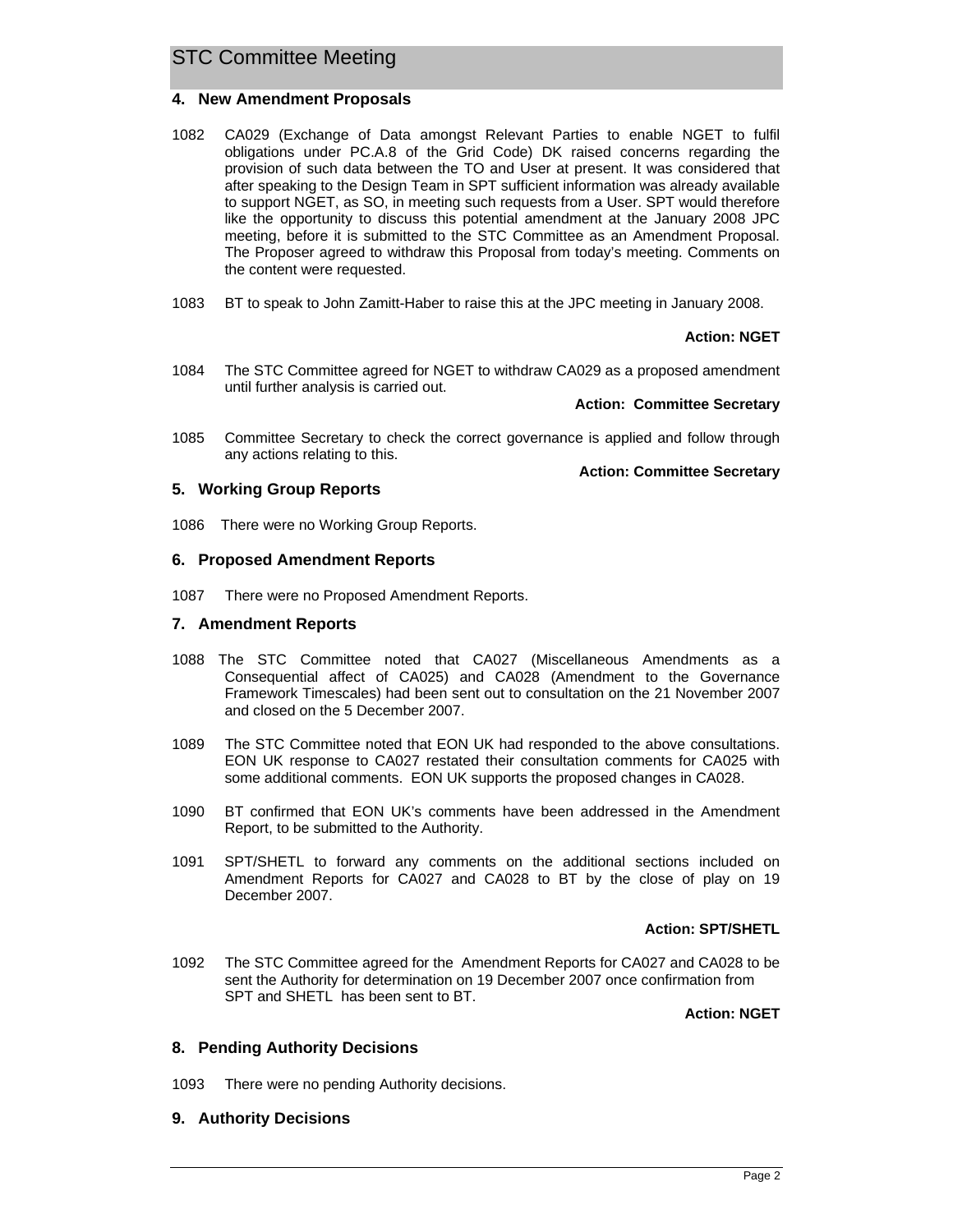1094 There were no Authority decisions.

### **10. STC Procedures**

1095 PA048 – Alignment of STC and STCP16-1 (Obligations regarding obligations in respect of Connection Site Specifications) JD to familiarise himself with progress of PA048 and then forward rewording before the January 2008 STC Committee meeting to BT.

#### **Action: SPT/NGET**

1096 JD stated that an action was placed on John Zamitt-Haber a few months ago to develop a layman's process regarding PA048. JD to forward details to Committee Secretary.

#### **Action: SPT/NGET**

1097 PA050 – New STCP15-1 to enable NGET to provide Users with reasonably requested information, the STC Committee agreed to withdraw this as consequence of CA029 withdrawal.

#### **Action Committee Secretary**

### **11. Black Start Review**

- 1098 DO informed the STC Committee that the Working Group Report had been accepted by the GCRP, and is due to go out industry for consultation in due course.
- 1099 The STC Chairman thanked DO for his contributions to the Black Start Working Group on behalf of the STC Committee.

### **12. Offshore Transmission**

- 1100 There was some discussion regarding the further work that the Authority had requested NGET to undertake following the submission of the Offshore Working Group Report to the Authority.
- 1101 KS questioned DG as to whether due process and correct governance procedures had been followed and for SPT and SHETL not to be involved.
- 1102 DG responded advising the Committee that a public consultation, on all proposed governance changes due to Offshore Transmission, will be taking place. DG also informed the STC Committee a formal Government Department for Business Enterprise and Regulatory Reform response is expected to the Working Groups and the Authority will be producing an information sheet by the end of this week.
- 1103 DG to clarify to the STC any potential governance changes at the early stage. DG to report back to the STC Committee before or in the January 2008 meeting.

#### **Action: Authority**

### **13. Impact of other Code Modifications**

- 1104 BT informed the STC Committee that Ofgem have written a pre-consultation letter on the payment mechanism for CAP048, and to be aware that any changes that are implemented in the CUSC will have an impact on section E within the STC and may require a new STCP. The pre-consultation letter has the proposed Licence changes which refer to the STC.
- 1105 BT requested that nominations for involvement in a conference call, on this subject, to be organised in the second half of January 2008.

**Action: All**